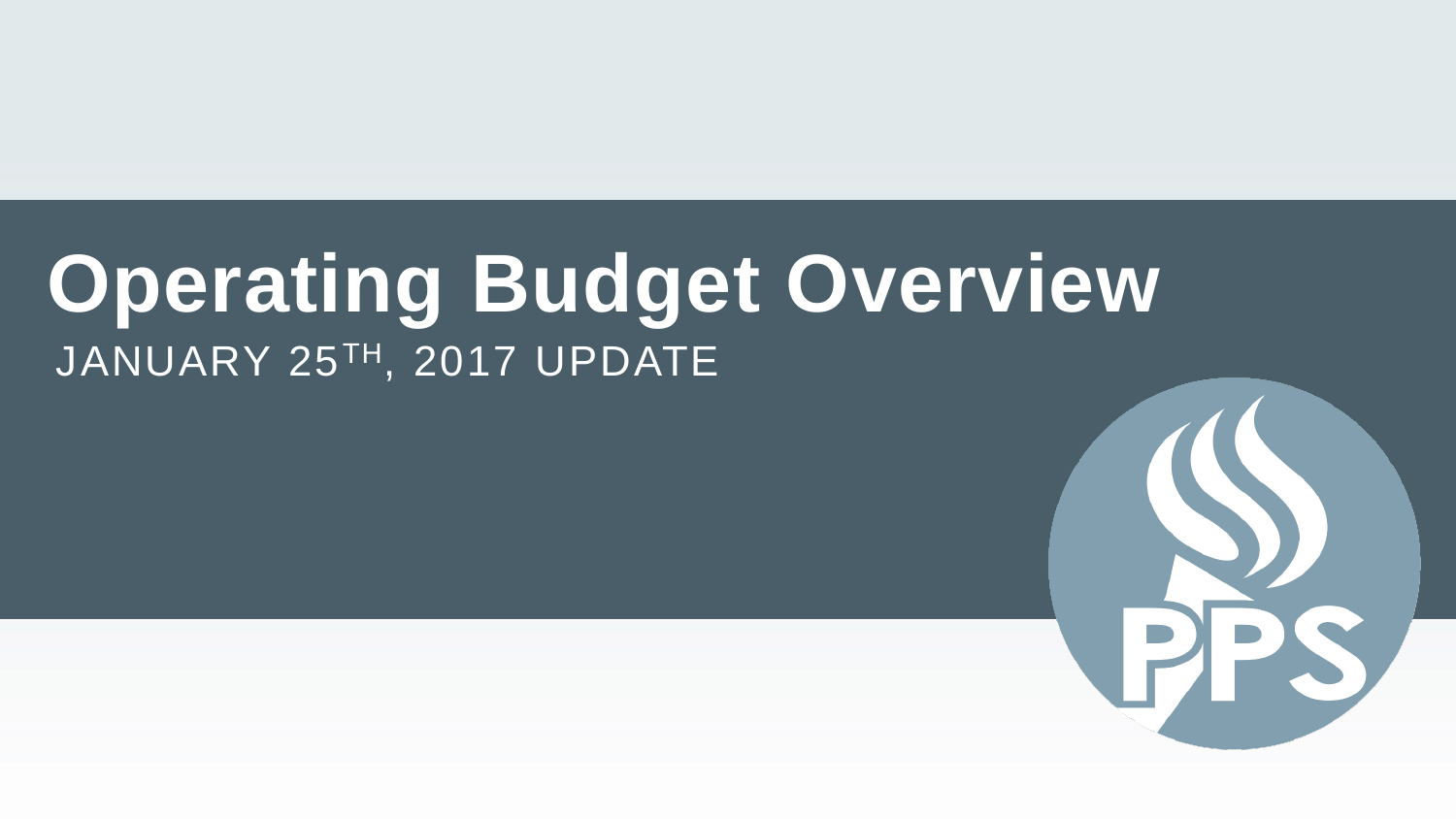

PORTLAND PUBLIC SCHOOLS

## Agenda

- Refresh
- State Funding Update
- Timeline and next steps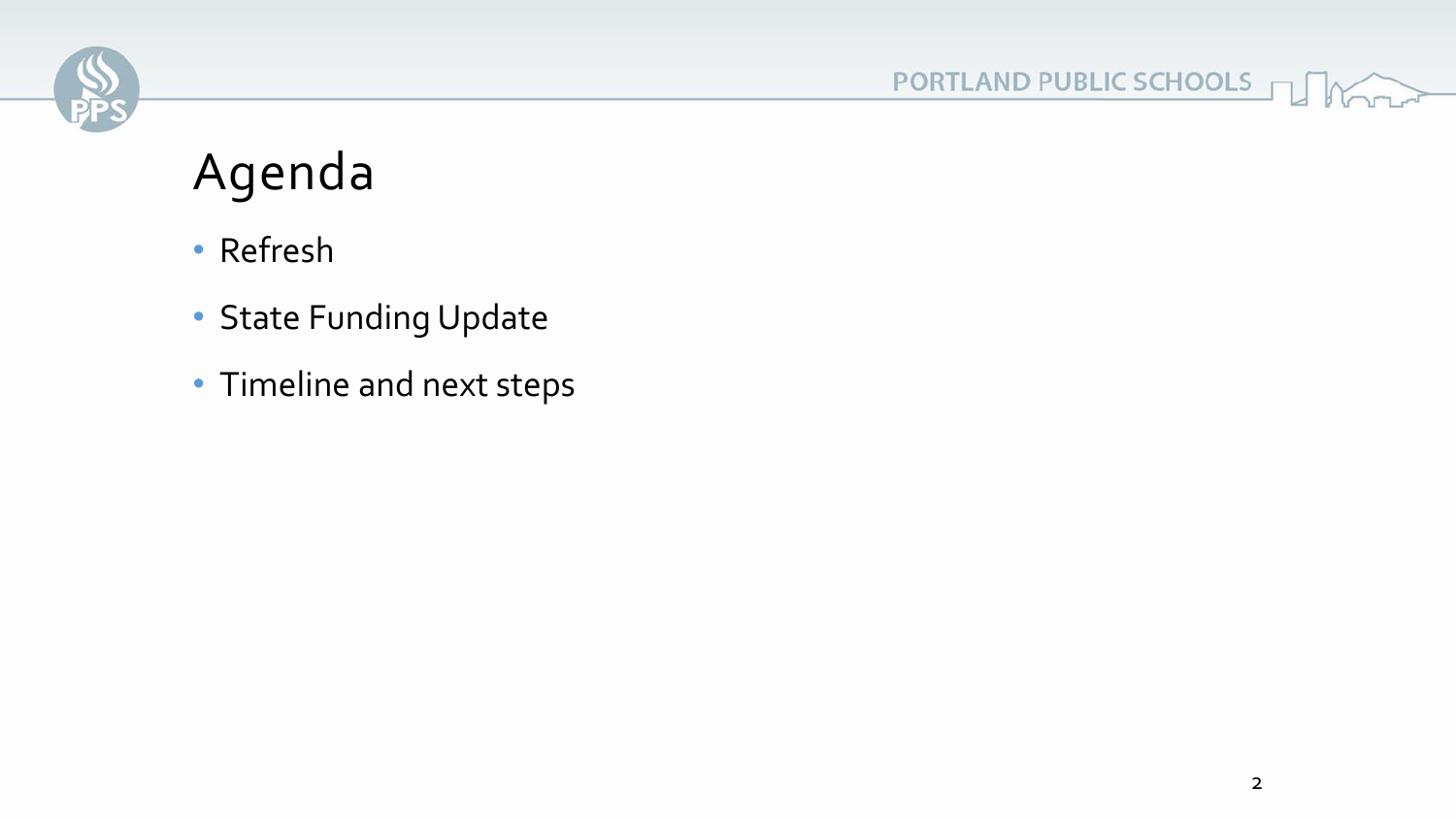



PORTLAND PUBLIC SCHOOLS F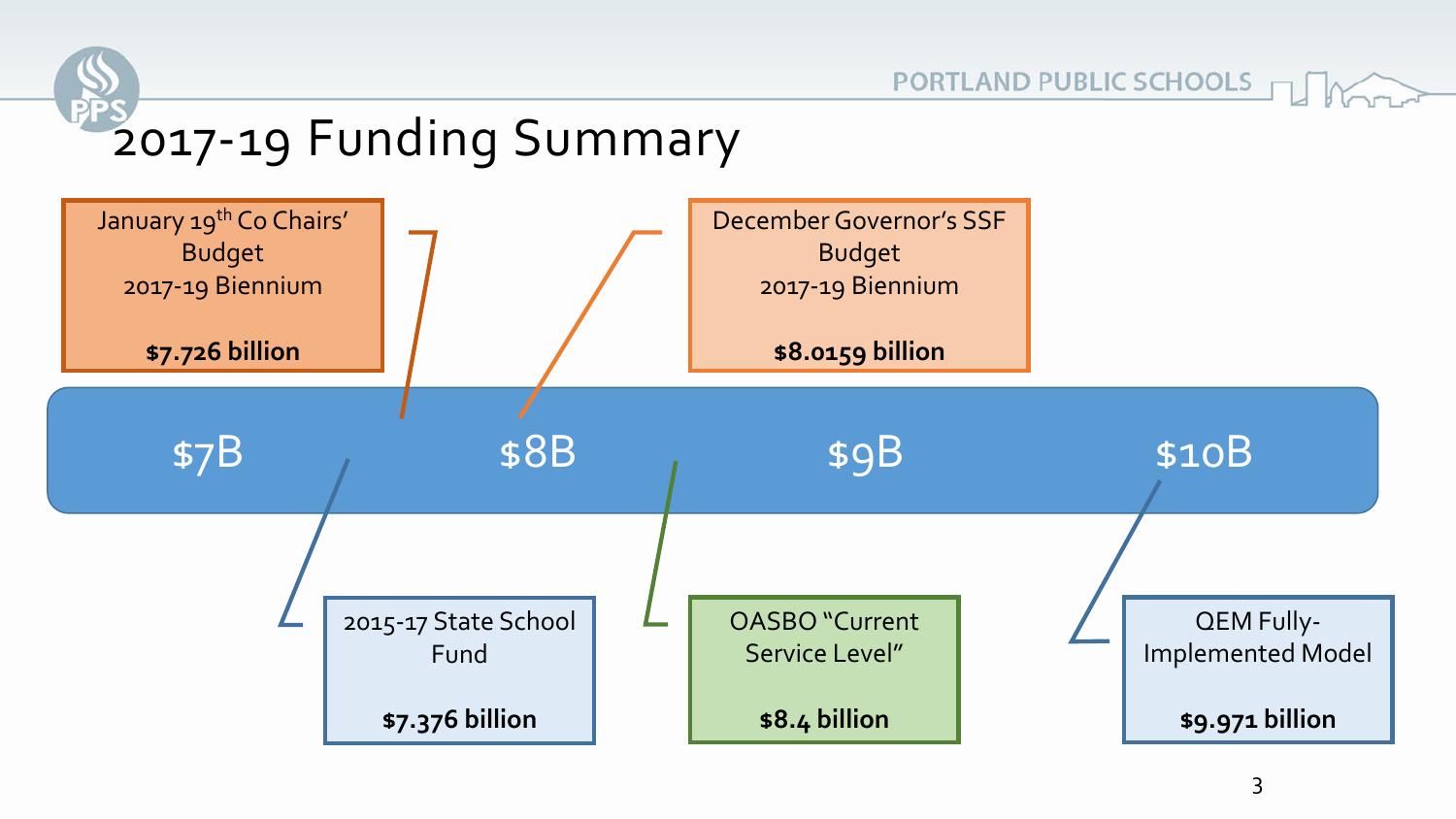

## What Does the Co-Chairs' SSF Budget Mean to PPS?

| Proposed<br>budget for<br>$K-12$ is<br>\$7.726B                      | • 2017-19 biennium<br>• $OASBO = $8.4B$<br>• Lower vs. Governor's<br>• \$350M or 4.7% increase                                                                                                                       |                                                                      |  |
|----------------------------------------------------------------------|----------------------------------------------------------------------------------------------------------------------------------------------------------------------------------------------------------------------|----------------------------------------------------------------------|--|
| <b>Budget is</b><br>allocated<br>to schools<br>through<br><b>SSF</b> | • State School Fund allocated<br>via formula using attendance<br>at all state schools<br>• Certain funds are set aside<br>for specific programs<br>• Normally, 49% is allocated in<br>the first year of the biennium | Co-Chairs' SSF Budget = \$7.726B<br>2017-18 Share $(49\%) = $3.786B$ |  |
|                                                                      | • 40% of PPS General Fund from<br>the State School Fund                                                                                                                                                              | PPS Projected SSF Range = \$210-\$230M                               |  |
| <b>PPS</b><br>Impact                                                 | • These funds are subject to<br>equalization which is impacted<br>primarily by property taxes<br>received by the District                                                                                            |                                                                      |  |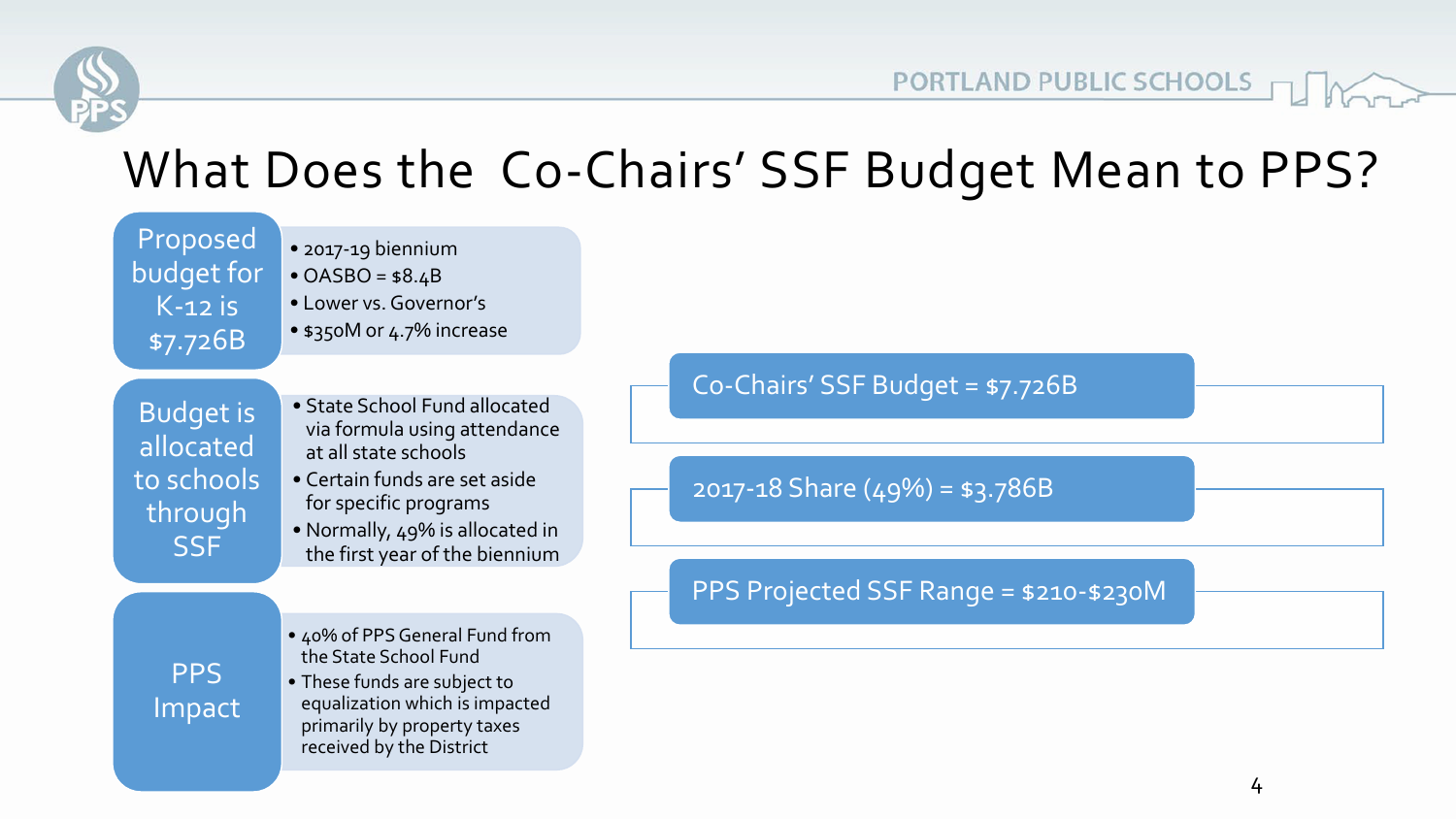

PORTLAND PUBLIC SCHOOLS PUNCT

## Preliminary Revenue Estimates 2017-18

*Based on Key Assumptions – 1/25/2017*

Local Option Property Tax

• Assumes 3.5% property value increase in 2018

• **\$85-\$90M**

GAP Property Tax

• Assumes 3.5% property value increase in 2018

• **\$23-\$25M**

State Sources (SSF + Property Taxes)

• Introducing Co-Chair's Budget

- **Co-Chairs = \$440M**
- **Governor's= \$455M**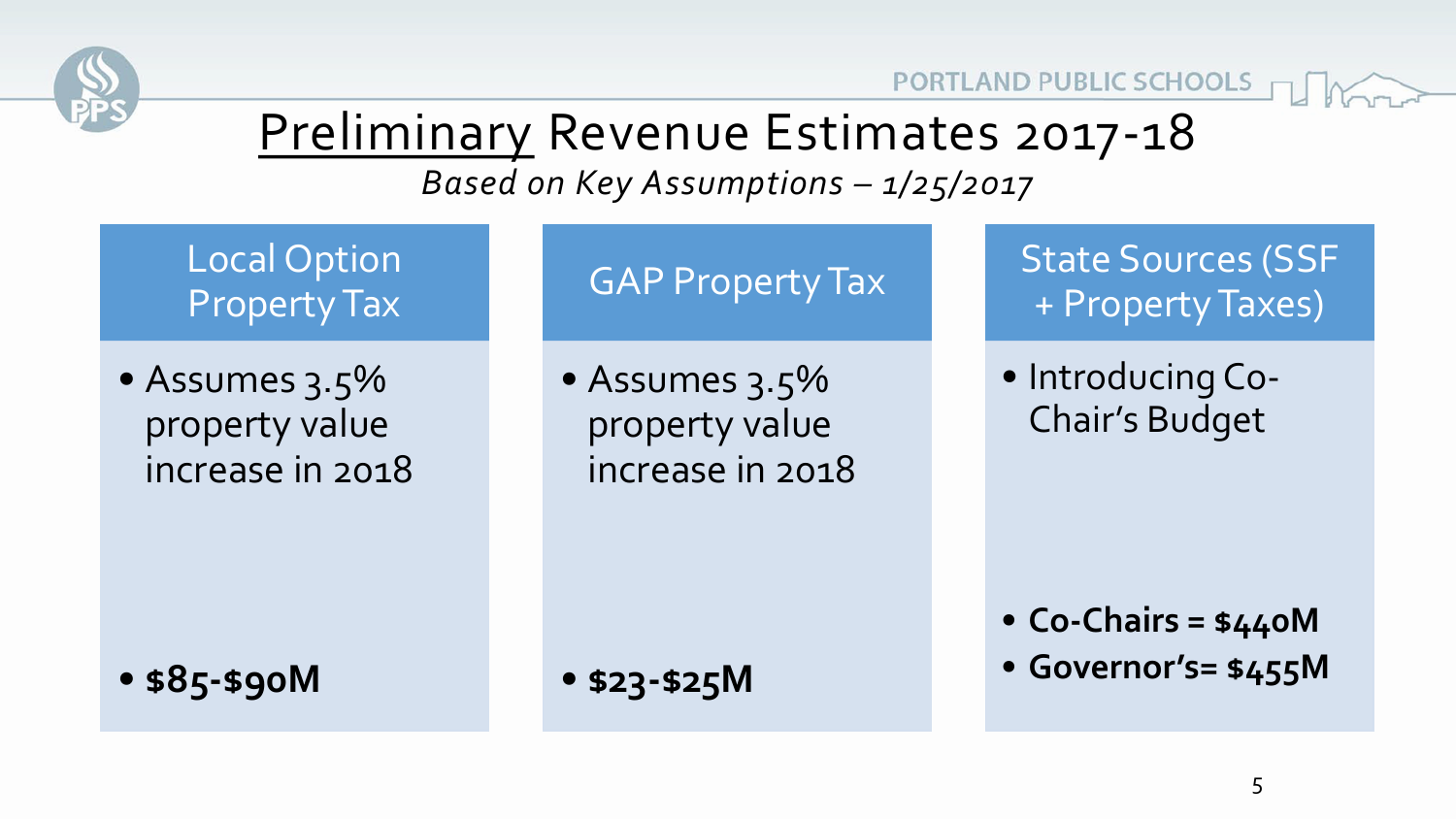

PORTLAND PUBLIC SCHOOLS

#### Summarized Resource Trend/2017-18 Range *General Fund in Millions of USD*

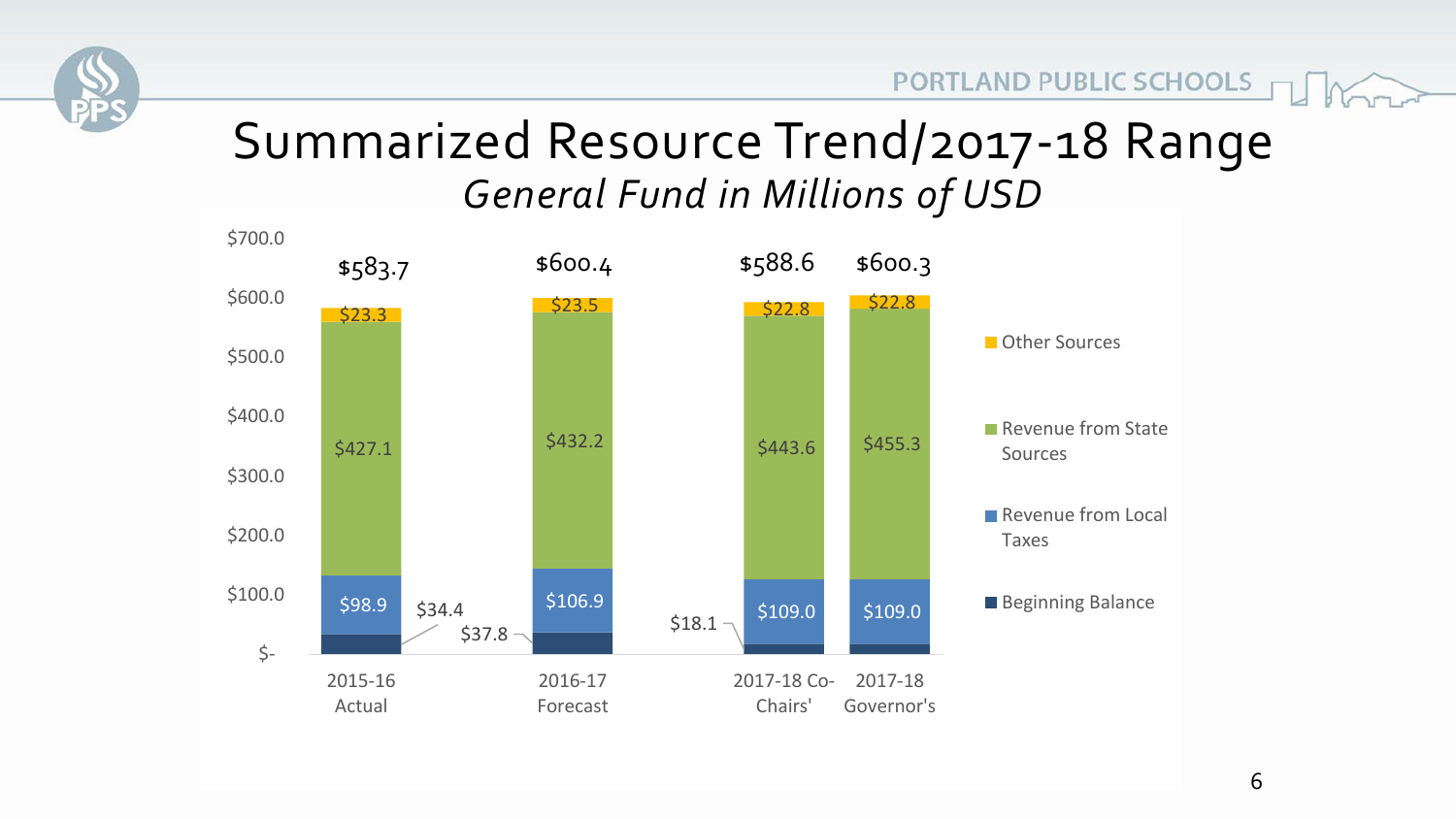

### 2017-18 Revenue Range

| <b>General Fund Only</b><br><b>USD in Millions</b> |                       | <b>Forecast</b><br>2016-17 | <b>Co-Chairs'</b><br>2017-18 |       | Governor's<br>2017-18 |       |
|----------------------------------------------------|-----------------------|----------------------------|------------------------------|-------|-----------------------|-------|
| <b>Beginning Balance</b>                           | $\boldsymbol{\zeta}$  | 37.8                       | $\boldsymbol{\zeta}$         | 18.1  | $\mathsf{\mathsf{S}}$ | 18.1  |
| <b>Revenue</b>                                     |                       |                            |                              |       |                       |       |
| <b>Revenue from Local Taxes</b>                    | $\mathsf{\mathsf{S}}$ | 106.9                      | $\mathsf{\mathsf{S}}$        | 109.0 | $\mathsf{\mathsf{S}}$ | 109.0 |
| Increase over Previous Year                        |                       | 8%                         |                              | 2%    |                       | 2%    |
| <b>Revenue from State Sources</b>                  |                       |                            |                              |       |                       |       |
| <b>Property Taxes</b>                              |                       | 216.7                      |                              | 224.4 |                       | 224.4 |
| <b>SSF - General Support</b>                       |                       | 210.5                      |                              | 214.4 |                       | 226.1 |
| SSF - Other                                        |                       | 5.0                        |                              | 4.8   |                       | 4.8   |
| <b>Total Revenue from State Sources</b>            | $\boldsymbol{\zeta}$  | 432.2                      | $\mathsf{S}$                 | 443.6 | $\mathsf{S}$          | 455.3 |
| Increase over Previous Year                        |                       | 1%                         |                              | 3%    |                       | 5%    |
| <b>Intermediate and Other Sources</b>              |                       | 23.5                       |                              | 22.8  |                       | 22.8  |
| <b>Total Revenue</b>                               | $\boldsymbol{\zeta}$  | 562.5                      | $\boldsymbol{\zeta}$         | 575.4 | $\mathsf{S}$          | 587.1 |
| Increase over Previous Year                        |                       | 2%                         |                              | 2%    |                       | 4%    |
| <b>Total Resources</b>                             | \$                    | 600.4                      | \$                           | 593.5 | $\mathsf{S}$          | 605.2 |

7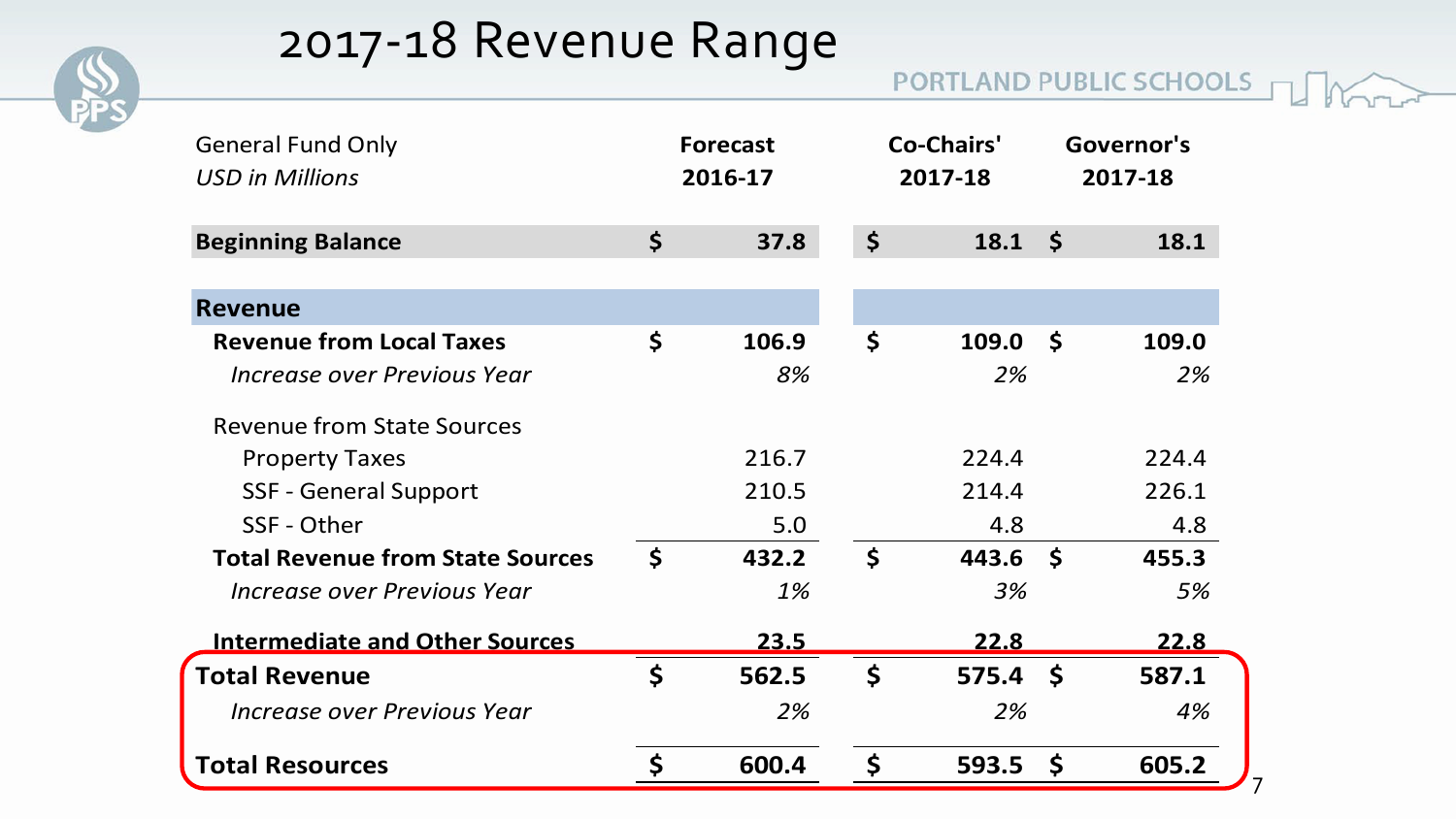

## 2017-18 Spending Range

PORTLAND PUBLIC SCHOOLS

| <b>General Fund Only</b><br><b>USD in Millions</b> |                      | <b>Forecast</b><br>2016-17   | <b>Co-Chairs'</b><br>2017-18 |                    | Governor's<br>2017-18 |       |
|----------------------------------------------------|----------------------|------------------------------|------------------------------|--------------------|-----------------------|-------|
| <b>Requirements</b>                                |                      |                              |                              |                    |                       |       |
| <b>Instructional Expenses</b>                      |                      |                              |                              |                    |                       |       |
| Instruction                                        | $\varsigma$          | 332.3                        | $\varsigma$                  | $338.9 \quad $$    |                       | 338.9 |
| <b>Instructional Support</b>                       |                      | 216.9                        |                              | 220.4              |                       | 220.4 |
| <b>Total Instructional Expenses</b>                | $\boldsymbol{\zeta}$ | 549.2                        | \$                           | 559.3 <sup>5</sup> |                       | 559.3 |
| <b>Central Activities</b>                          | \$                   | 23.4                         | \$                           | $23.8 \quad$       |                       | 23.8  |
| <b>New Requirements</b>                            |                      | 2.5                          |                              | 9.2                |                       | 9.2   |
| <b>Other Expenses</b>                              |                      | 7.2                          |                              | 7.3                |                       | 7.3   |
| <b>Contingency</b>                                 |                      | $\qquad \qquad \blacksquare$ |                              | 17.4               |                       | 18.3  |
| <b>Ending Fund Balance</b>                         | \$                   | 18.1                         | \$                           |                    | \$                    |       |
|                                                    |                      |                              |                              |                    |                       |       |
| <b>Total Requirements</b>                          | \$                   | 600.4                        | $\boldsymbol{\zeta}$         | 617.2              | $\mathsf{S}$          | 618.0 |

8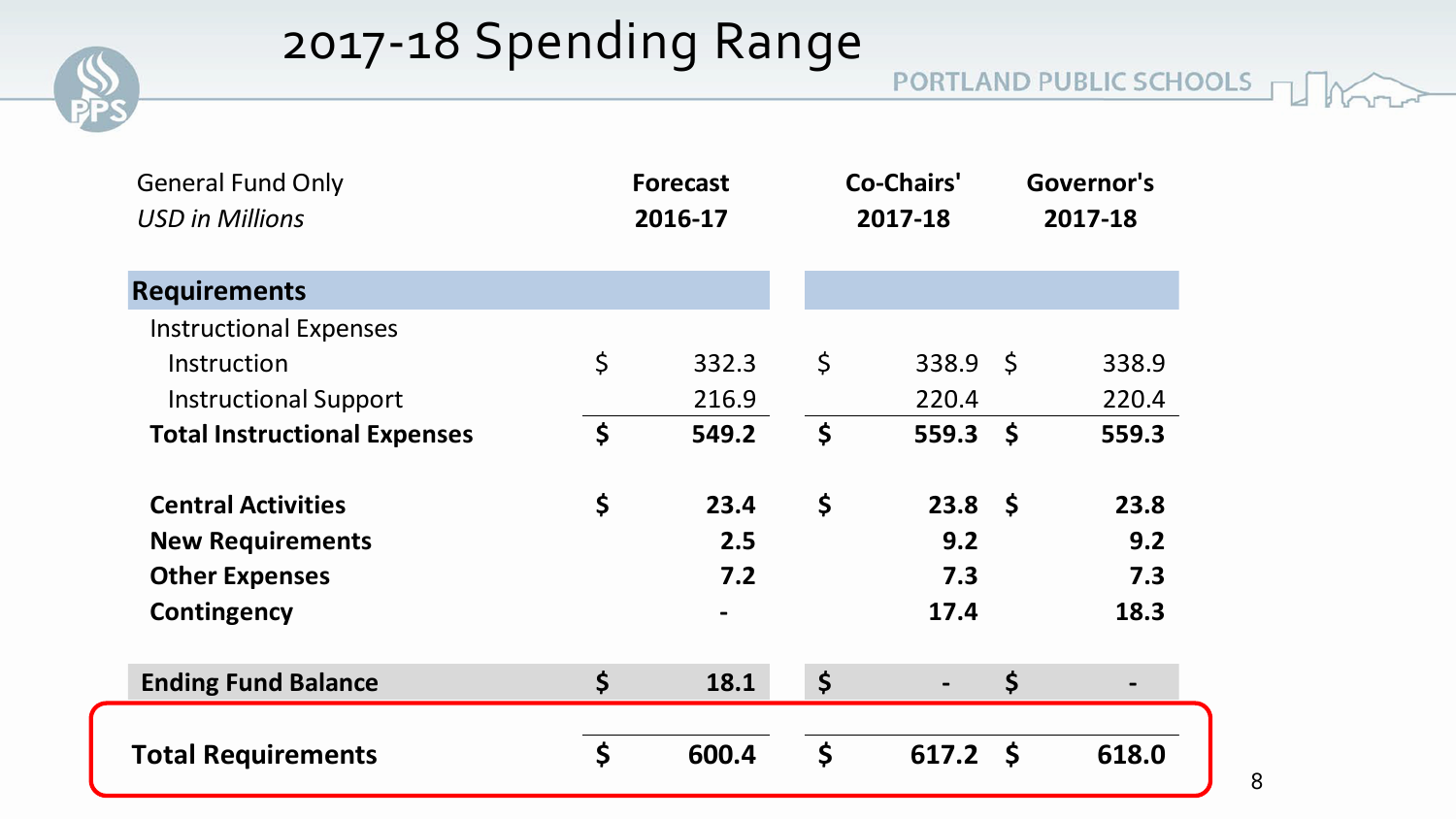

| <b>General Fund Only</b><br><b>USD in Millions</b> |               | <b>Forecast</b><br>2016-17 |                      | <b>Co-Chairs'</b><br>2017-18 |      | Governor's<br>2017-18 | <b>Co-Chairs'</b><br><b>Change vs 2016-17</b> |
|----------------------------------------------------|---------------|----------------------------|----------------------|------------------------------|------|-----------------------|-----------------------------------------------|
| <b>Beginning Balance</b>                           | \$            | 37.8                       | \$                   | $18.1 \; \text{S}$           |      | 18.1                  |                                               |
| <b>Total Revenue</b>                               | $\frac{5}{2}$ | 562.5                      | $\zeta$              | $575.4 \; \S$                |      | 587.1                 | 2%                                            |
| <b>Total Resources</b>                             | \$            | 600.4                      | $\boldsymbol{\zeta}$ | $593.5$ \$                   |      | 605.2                 | $-1%$                                         |
| <b>Total Expenses</b>                              | \$            | 582.3                      | \$                   | 599.7 <sup>5</sup>           |      | 599.7                 | 3%                                            |
| Contingency                                        | $\frac{5}{1}$ | $\overline{\phantom{a}}$   | \$                   | $17.4 \; \text{S}$           |      | 18.3                  |                                               |
| <b>Total Requirements</b>                          | \$            | 582.3                      | \$                   | 617.2                        | - \$ | 618.0                 | 6%                                            |
| <b>Ending Balance</b>                              | \$            | 18.1                       | $\varsigma$          | $\blacksquare$               | \$   | -                     |                                               |
| <b>Budget Surplus/(Deficit)</b>                    | \$            | $\blacksquare$             | \$                   | $(24.0)$ \$                  |      | (13.0)                |                                               |

Co-Chairs' Budget increases shortfall to \$24M All scenarios assume 3% contingency